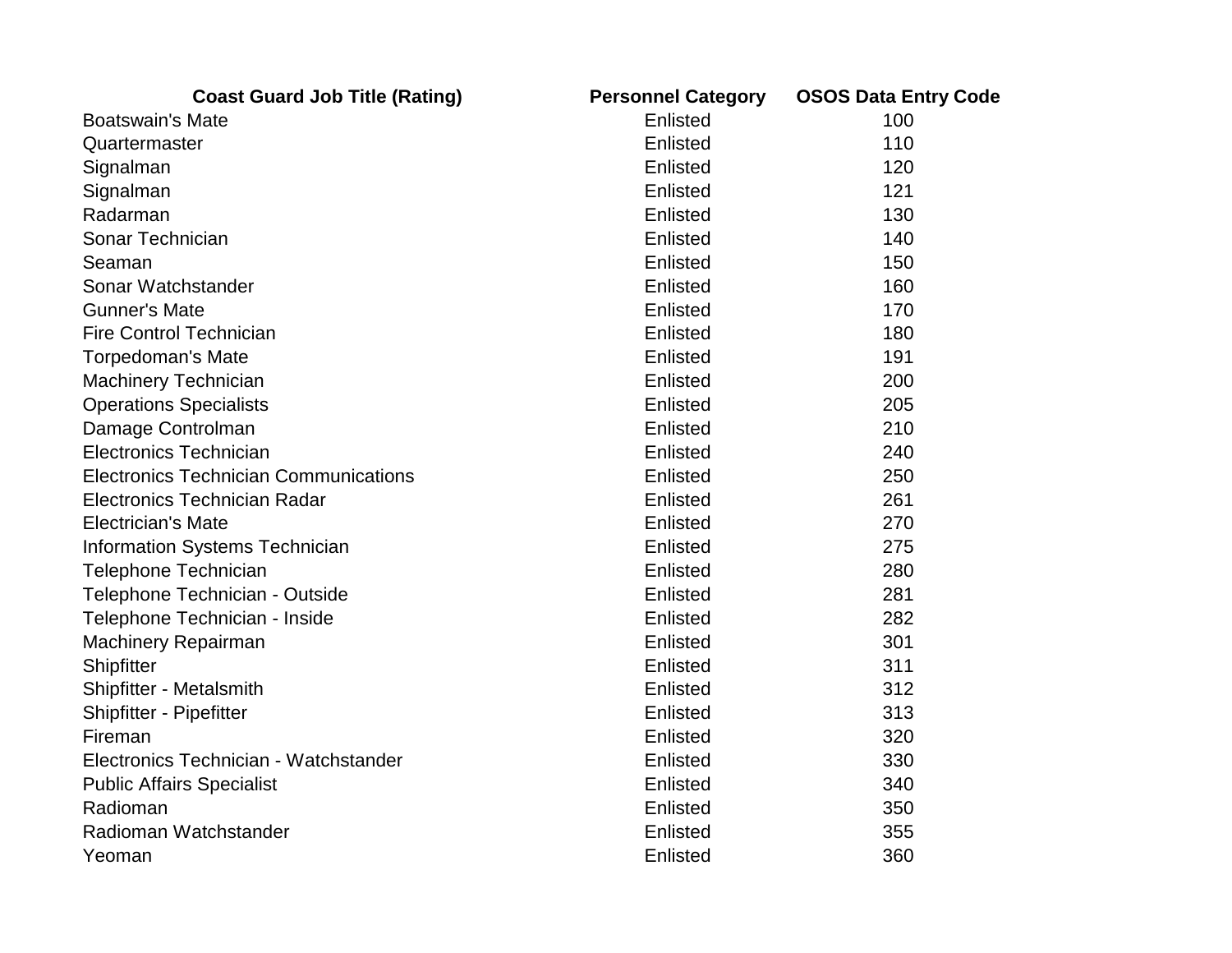| <b>Telecommunications Specialist</b>                            | Enlisted        | 370 |
|-----------------------------------------------------------------|-----------------|-----|
| <b>Communications Yeoman</b>                                    | Enlisted        | 371 |
| <b>Telecommunications Watchstander</b>                          | Enlisted        | 375 |
| Personnelman                                                    | Enlisted        | 381 |
| <b>Postal Clerk</b>                                             | Enlisted        | 391 |
| Investigator                                                    | Enlisted        | 401 |
| Intelligenceman                                                 | Enlisted        | 411 |
| Storekeeper                                                     | Enlisted        | 420 |
| <b>Disbursing Clerk</b>                                         | Enlisted        | 431 |
| <b>Machine Accountant</b>                                       | Enlisted        | 441 |
| Data Processing Technician                                      | Enlisted        | 443 |
| Ship's Serviceman                                               | Enlisted        | 471 |
| <b>Food Service Specialist</b>                                  | Enlisted        | 500 |
| <b>Officer Candidate</b>                                        | Enlisted        | 510 |
| <b>Aviation Machinist's Mate</b>                                | Enlisted        | 520 |
| Aviation Machinist's Mate - Turbojet Engines                    | Enlisted        | 521 |
| <b>Aviation Machinist's Mate - Reciprocating Engines</b>        | Enlisted        | 522 |
| <b>Aviation Maintenance Technician</b>                          | Enlisted        | 525 |
| <b>Aviation Survivalman</b>                                     | Enlisted        | 530 |
| <b>Aviation Survival Technician</b>                             | Enlisted        | 535 |
| <b>Aviation Ordnanceman</b>                                     | Enlisted        | 541 |
| <b>Aviation Electronics Technician</b>                          | Enlisted        | 550 |
| <b>Aviation Electronics Technician - Communications Equipme</b> | Enlisted        | 551 |
| <b>Aviation Electronics Technician - Radar</b>                  | Enlisted        | 552 |
| <b>Avionics Electrical Technician</b>                           | Enlisted        | 553 |
| Avionics Technician                                             | Enlisted        | 555 |
| <b>Aviation Electrician's Mate</b>                              | Enlisted        | 560 |
| <b>Aviation Structural Mechanic</b>                             | Enlisted        | 570 |
| <b>Aviation Structural Mechanic - Safety Equipment</b>          | <b>Enlisted</b> | 571 |
| <b>Aviation Structural Mechanic - Hydraulics</b>                | Enlisted        | 572 |
| <b>Aviation Structural Mechanic - Structures</b>                | <b>Enlisted</b> | 573 |
| Parachute Rigger                                                | Enlisted        | 581 |
| Air Controlman                                                  | Enlisted        | 591 |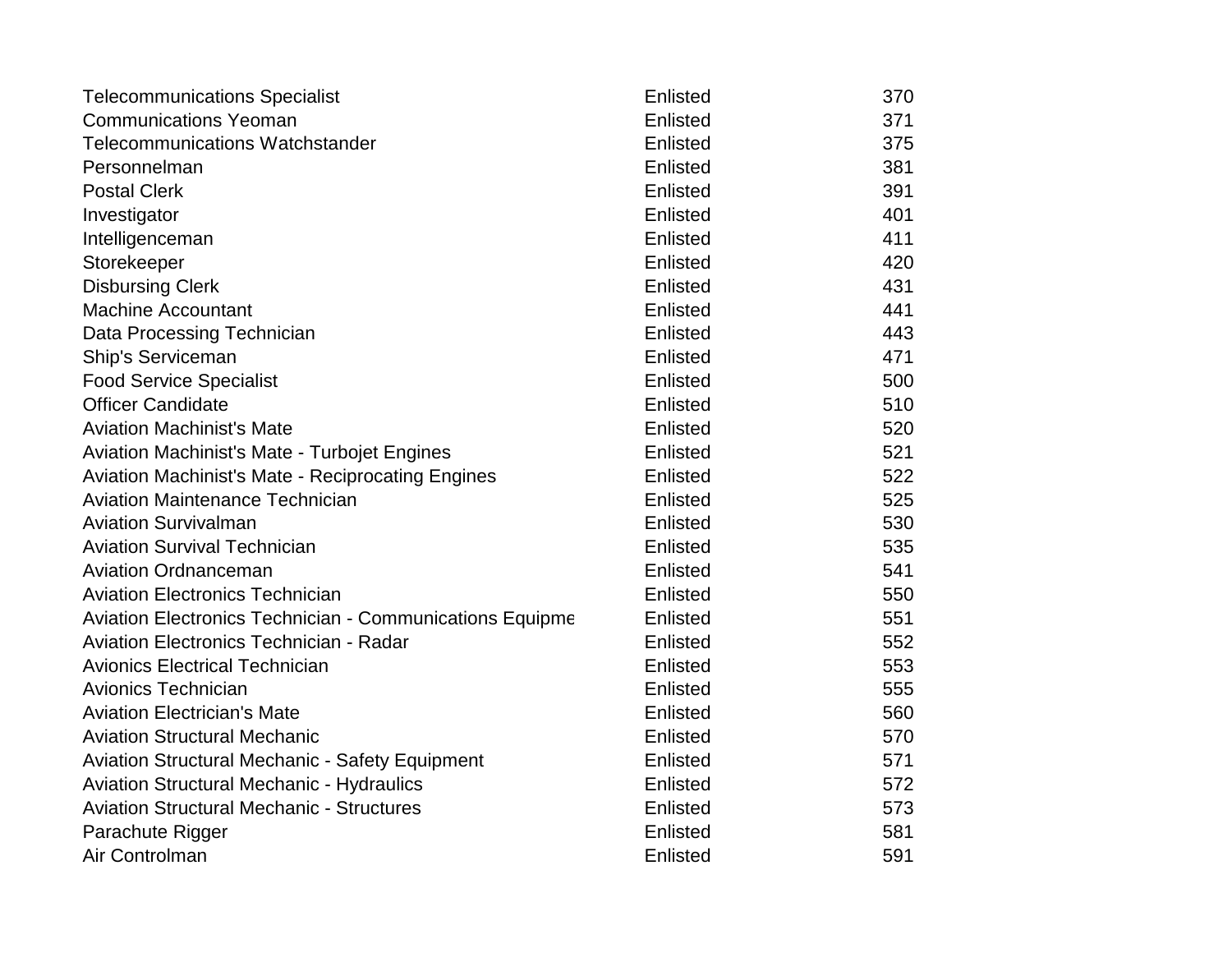| <b>Aviation Storekeeper</b>                 | Enlisted | 601 |
|---------------------------------------------|----------|-----|
| Airman                                      | Enlisted | 610 |
| <b>Aviation Pilot</b>                       | Enlisted | 620 |
| <b>Aviation Cadet</b>                       | Enlisted | 630 |
| <b>Builder</b>                              | Enlisted | 661 |
| <b>Builder - Heavy</b>                      | Enlisted | 662 |
| <b>Builder - Light</b>                      | Enlisted | 663 |
| <b>Builder - Concrete</b>                   | Enlisted | 664 |
| <b>Engineering Aide</b>                     | Enlisted | 671 |
| Engineering Aide - Draftsman                | Enlisted | 672 |
| <b>Engineering Aide - Surveyor</b>          | Enlisted | 673 |
| <b>Equipment Operator</b>                   | Enlisted | 681 |
| <b>Equipment Operator - Hauling</b>         | Enlisted | 682 |
| <b>Equipment Operator - Construction</b>    | Enlisted | 683 |
| <b>Steelworker</b>                          | Enlisted | 691 |
| <b>Steelworker - Erector</b>                | Enlisted | 692 |
| Steelworker - Fabricator                    | Enlisted | 693 |
| Utilitiesman                                | Enlisted | 701 |
| Utilitiesman - Air Conditioning             | Enlisted | 702 |
| Utilitiesman - Boilerman                    | Enlisted | 703 |
| Utilitiesman - Plumber                      | Enlisted | 704 |
| Utilitiesman - Water and Sanitation         | Enlisted | 705 |
| <b>Construction Mechanic</b>                | Enlisted | 711 |
| <b>Construction Mechanic - Automotive</b>   | Enlisted | 712 |
| <b>Construction Mechanic - Construction</b> | Enlisted | 713 |
| Constructionman                             | Enlisted | 721 |
| <b>Port Security Specialist</b>             | Enlisted | 741 |
| Fire and Safety Technician                  | Enlisted | 751 |
| <b>Light Plane Pilot</b>                    | Enlisted | 771 |
| Marine Science Technician                   | Enlisted | 790 |
| Tradesman                                   | Enlisted | 811 |
| <b>Musician</b>                             | Enlisted | 840 |
| <b>Health Services Technician</b>           | Enlisted | 870 |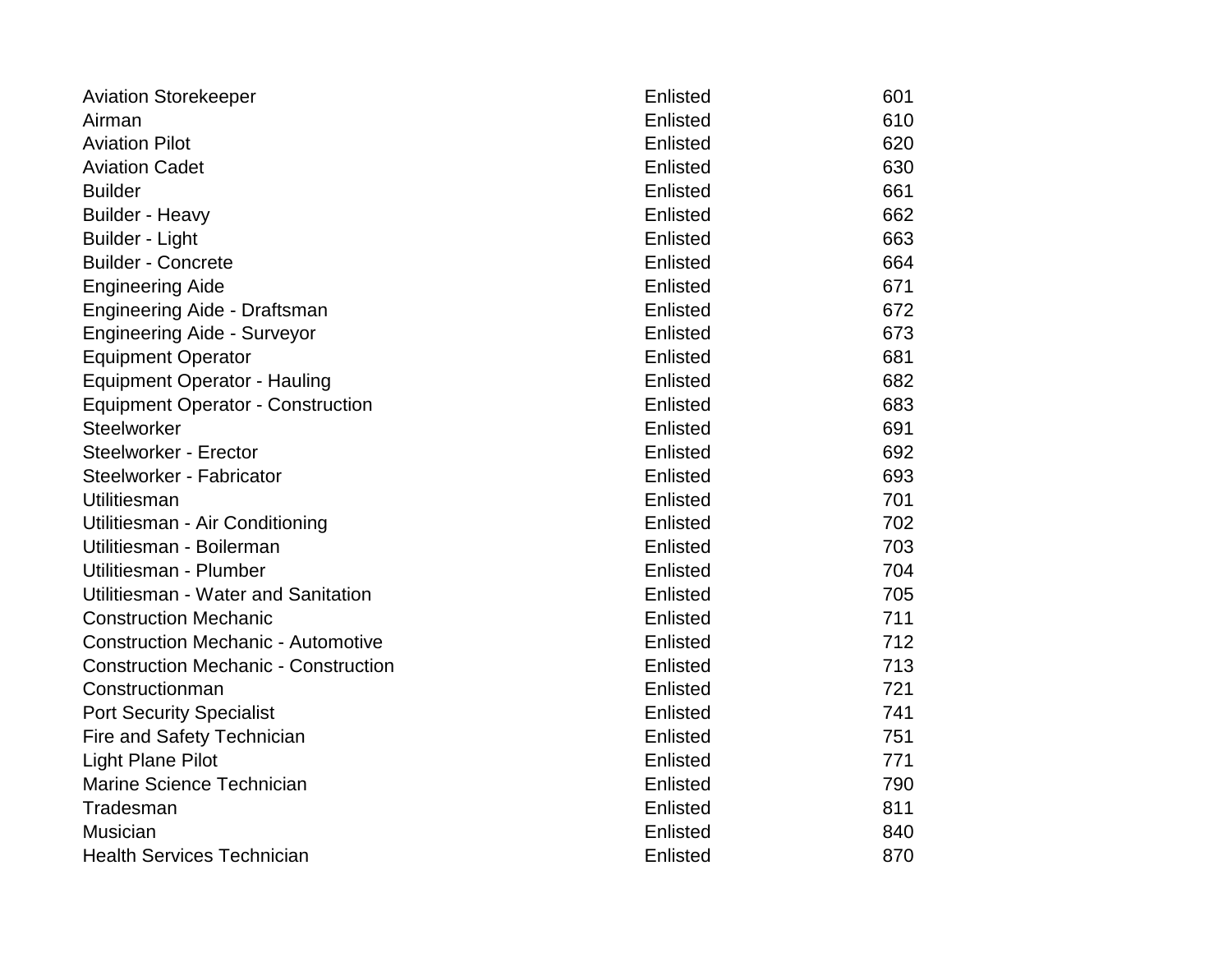| <b>Health Services - Dental</b>               | Enlisted       | 890            |
|-----------------------------------------------|----------------|----------------|
| Hospitalman                                   | Enlisted       | 891            |
| <b>Petty Officer</b>                          | Enlisted       | 910            |
| Master Chief Petty Officer of the Coast Guard | Enlisted       | 990            |
| <b>General Command and Staff</b>              | <b>Officer</b> | 1              |
| <b>Civil Rights</b>                           | Officer        | $\overline{2}$ |
| <b>Public and International Affairs</b>       | <b>Officer</b> | 3              |
| Legal                                         | <b>Officer</b> | $\overline{4}$ |
| <b>Reserve Programs</b>                       | <b>Officer</b> | 5              |
| Inspection                                    | <b>Officer</b> | 6              |
| Chaplain                                      | <b>Officer</b> | 7              |
| Special Aides/Assistants/Liaison              | <b>Officer</b> | 8              |
| <b>Staff Services and Security</b>            | Officer        | 9              |
| Personnel - General                           | <b>Officer</b> | 10             |
| <b>Officer Personnel Administration</b>       | <b>Officer</b> | 11             |
| <b>Enlisted Personnel Administration</b>      | <b>Officer</b> | 12             |
| Recruiting                                    | <b>Officer</b> | 14             |
| Training                                      | <b>Officer</b> | 15             |
| <b>Personnel Systems</b>                      | Officer        | 16             |
| <b>Personnel Services</b>                     | Officer        | 17             |
| <b>Physician's Assistant</b>                  | <b>Officer</b> | 18             |
| <b>Medical Administration</b>                 | <b>Officer</b> | 19             |
| Management - General                          | <b>Officer</b> | 20             |
| Planning, Programming, and Budgeting          | <b>Officer</b> | 21             |
| Data Processing                               | <b>Officer</b> | 22             |
| <b>Research and Development</b>               | <b>Officer</b> | 23             |
| <b>Planning - General</b>                     | <b>Officer</b> | 25             |
| <b>Information Resources Management</b>       | <b>Officer</b> | 26             |
| Management Contingency/Defense                | <b>Officer</b> | 27             |
| <b>Acquisition/Project Management</b>         | <b>Officer</b> | 28             |
| Comptrollership                               | <b>Officer</b> | 30             |
| <b>Financial Management</b>                   | <b>Officer</b> | 31             |
| <b>Fiscal Operations</b>                      | <b>Officer</b> | 32             |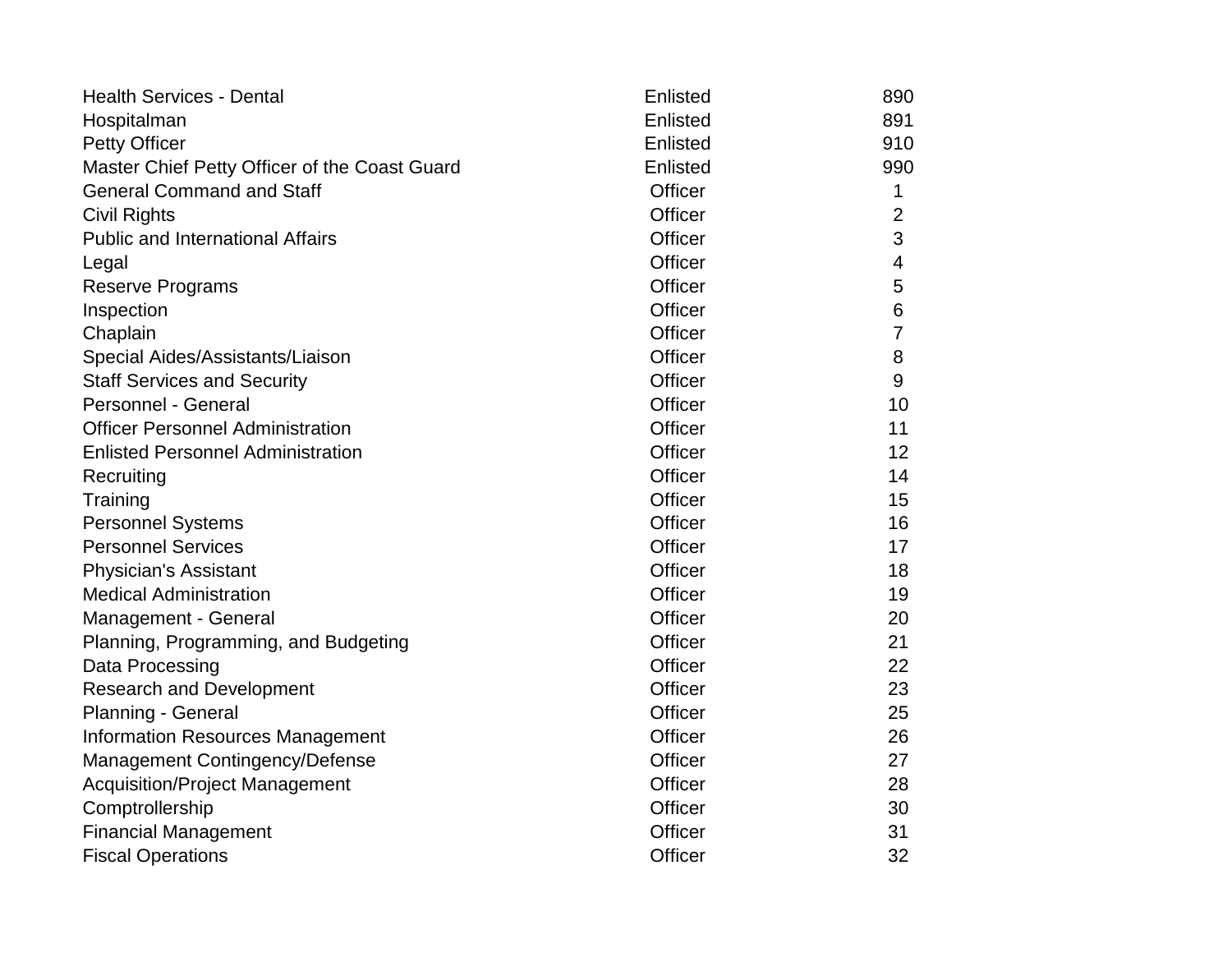| Supply and Inventory Management                   | <b>Officer</b> | 33 |
|---------------------------------------------------|----------------|----|
| <b>Supply Operations</b>                          | Officer        | 34 |
| Contracting                                       | <b>Officer</b> | 35 |
| <b>Resale Programs</b>                            | <b>Officer</b> | 36 |
| Marine Safety - General                           | <b>Officer</b> | 40 |
| <b>Commercial Vessel Safety - General</b>         | <b>Officer</b> | 41 |
| Port Safety/Environmental Protection - General    | <b>Officer</b> | 42 |
| <b>Port Contingency Planning</b>                  | <b>Officer</b> | 43 |
| <b>Vessel Traffic Services</b>                    | <b>Officer</b> | 44 |
| <b>Vessel Inspection</b>                          | <b>Officer</b> | 45 |
| <b>Vessel Technical</b>                           | <b>Officer</b> | 46 |
| Marine Investigation                              | <b>Officer</b> | 47 |
| <b>Hazardous Material</b>                         | <b>Officer</b> | 48 |
| <b>Explosive Loading</b>                          | <b>Officer</b> | 49 |
| <b>Engineering - General</b>                      | <b>Officer</b> | 50 |
| Ocean Engineering                                 | <b>Officer</b> | 51 |
| <b>Naval Engineering</b>                          | <b>Officer</b> | 52 |
| <b>Engineering Afloat</b>                         | <b>Officer</b> | 53 |
| <b>Civil Engineering</b>                          | <b>Officer</b> | 55 |
| <b>Industrial Engineering</b>                     | <b>Officer</b> | 56 |
| <b>Electronics Engineering</b>                    | <b>Officer</b> | 58 |
| <b>Engineering Physics</b>                        | <b>Officer</b> | 59 |
| <b>Aviation - General</b>                         | <b>Officer</b> | 60 |
| <b>Aviation Engineering Administration</b>        | <b>Officer</b> | 61 |
| Aircraft Maintenance, Overhaul, Repair and Supply | <b>Officer</b> | 62 |
| <b>Aviation Electronics</b>                       | <b>Officer</b> | 64 |
| <b>Aviation Administration</b>                    | <b>Officer</b> | 65 |
| <b>Aviation Safety</b>                            | <b>Officer</b> | 66 |
| Air Liaison and Special Staff                     | <b>Officer</b> | 67 |
| <b>Operations - General</b>                       | Officer        | 70 |
| <b>Search and Rescue</b>                          | <b>Officer</b> | 71 |
| <b>Marine Science Activities</b>                  | <b>Officer</b> | 72 |
| <b>Readiness</b>                                  | <b>Officer</b> | 73 |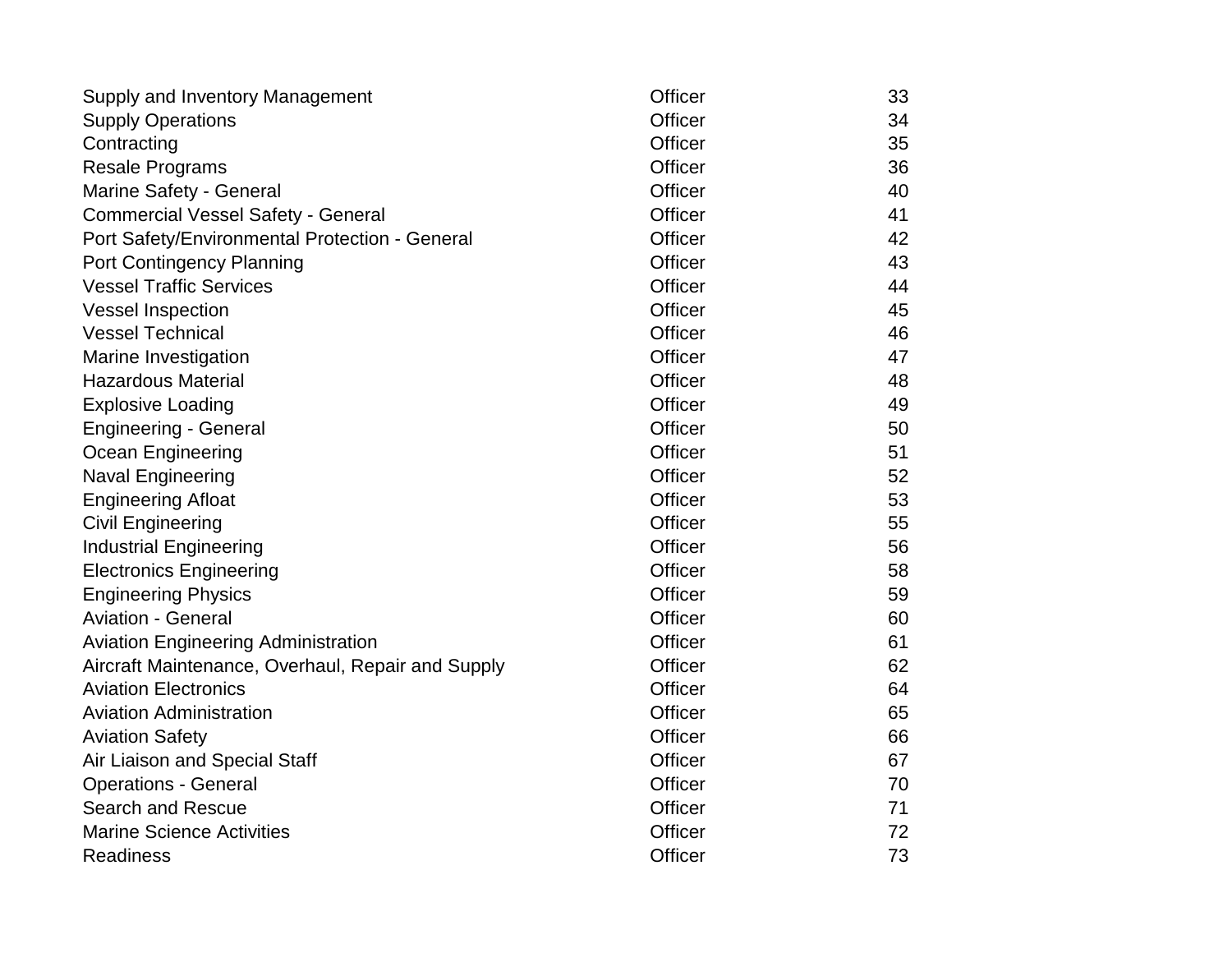| Communications                    | Officer                | 74 |
|-----------------------------------|------------------------|----|
| Aids to Navigation                | Officer                | 75 |
| Intelligence                      | <b>Officer</b>         | 76 |
| <b>Law Enforcement</b>            | <b>Officer</b>         | 77 |
| Ice Operations                    | <b>Officer</b>         | 78 |
| <b>Vessel Traffic Services</b>    | <b>Officer</b>         | 79 |
| <b>Deck Afloat</b>                | <b>Officer</b>         | 79 |
| <b>Boating Safety - General</b>   | <b>Officer</b>         | 80 |
| Auxiliary/Education               | <b>Officer</b>         | 81 |
| <b>Boating Affairs</b>            | Officer                | 82 |
| <b>Boating Standards</b>          | <b>Officer</b>         | 83 |
| <b>Boating Investigation</b>      | <b>Officer</b>         | 84 |
| <b>Health Services - General</b>  | <b>Officer</b>         | 90 |
| Physician                         | Officer                | 91 |
| Physician - Psychiatrist          | <b>Officer</b>         | 92 |
| Physician - Flight Surgeon        | <b>Officer</b>         | 93 |
| <b>Dentist</b>                    | <b>Officer</b>         | 94 |
| Pharmacist                        | Officer                | 95 |
| Environmental/Occupational Health | <b>Officer</b>         | 96 |
| Therapy                           | Officer                | 97 |
| Psychology                        | <b>Officer</b>         | 98 |
| <b>Dietetics</b>                  | Officer                | 98 |
| Audiology                         | <b>Officer</b>         | 99 |
| Optometry                         | <b>Officer</b>         | 99 |
| <b>Boatswain</b>                  | <b>Warrant Officer</b> | 10 |
| Weapons                           | <b>Warrant Officer</b> | 11 |
| Communications                    | <b>Warrant Officer</b> | 12 |
| Electronics                       | <b>Warrant Officer</b> | 13 |
| <b>Physicians Assistant</b>       | <b>Warrant Officer</b> | 14 |
| <b>Aviation Engineering</b>       | <b>Warrant Officer</b> | 15 |
| Naval Engineering                 | <b>Warrant Officer</b> | 16 |
| <b>Material Maintenance</b>       | <b>Warrant Officer</b> | 17 |
| <b>Personnel Administration</b>   | <b>Warrant Officer</b> | 18 |